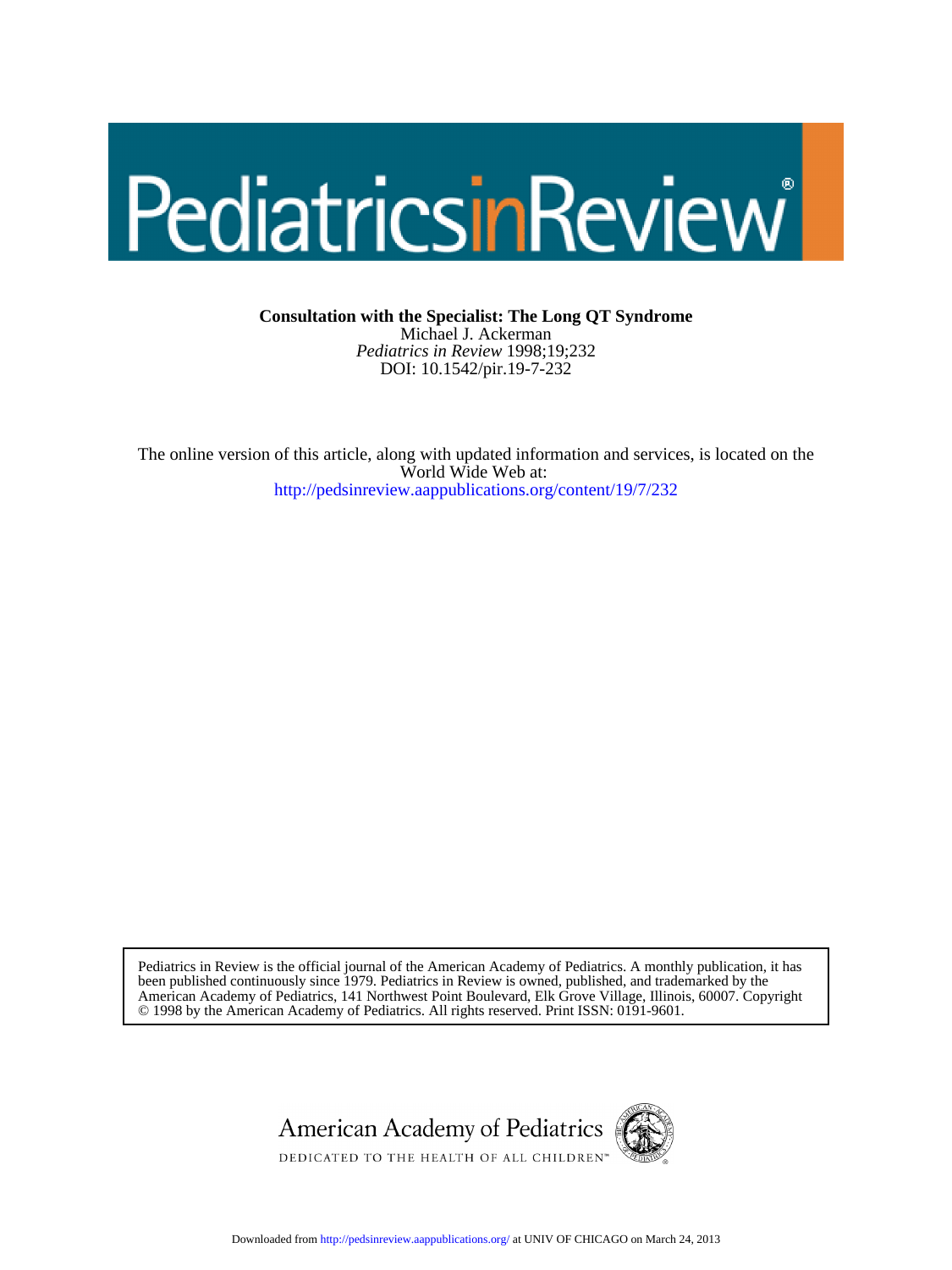# **Consultation with**

the Specialist

### **The Long QT Syndrome Michael J. Ackerman, MD, PhD\***

#### **Case Studies**

SK is a 12-year-old girl who was diagnosed 1 year ago with a generalized seizure disorder. Both her mother and maternal uncle had histories of seizures. She has been taking antiepileptic medication and has been seizure-free since the diagnosis. Six months after her seizure medication was discontinued, she died suddenly. Following her death, electrocardiograms (ECGs) revealed marked prolongation of the QT interval in the child's mother and maternal uncle.

JA, a 3-month-old boy, was diagnosed with gastroesophageal reflux disease and treated with ranitidine (a histamine-2 blocker) and cisapride (a promotility agent). He was brought to the emergency department after his mother found him cyanotic and unresponsive in his crib. Cardiac monitoring documented ventricular tachycardia. Cardioversion was successful, and follow-up ECG demonstrated a prolonged QT interval. Additionally, the serum level of cisapride was elevated.

JK is a previously healthy 10-yearold boy who was retrieved from the bottom of a public swimming pool and defibrillated at poolside from a torsade de pointes ventricular arrhythmia. He was racing his younger brother at the time of the near-drowning. ECGs obtained from the boy and available family members confirmed the diagnosis of congenital long QT syndrome in the boy and several others.

LA is a 15-year-old boy who has marked seasonal allergic rhinitis that has been well controlled for 3 years with astemizole (a nonsedating antihistamine). This fall he presented to his pediatrician after having multiple syncopal events over a 2-week period. After careful inquiry, the physician discovered that the boy had been taking ketoconazole for a short time for a presumed fungal infection. Suspecting acquired long

QT syndrome, the pediatrician obtained an ECG, which demonstrated a prolonged corrected QT interval (QTc  $\sim 0.5$  sec<sup>1/2</sup>). The patient has remained free of syncope since discontinuing the ketoconazole. Further, management of his allergic rhinitis was changed to a "heart-friendly" antihistamine (eg, loratidine).

MK is a 2-year-old girl who is being evaluated for speech delay. She is the youngest of three living siblings. Another child died at 4 months of age from sudden infant death syndrome (SIDS). Hearing evaluation confirms the parent's suspicion that the child is deaf. ECGs identified the presence of Jervell and Lange-Nielsen syndrome. Both this child and her parents had prolonged OT intervals.

LD is a 6-week-old infant who was admitted to the hospital following paroxysmal coughing spells. Pertussis infection was established by nasopharyngeal culture, and the infant was started on a 14-day course of erythromycin. Ten days into the antibiotic therapy, a code 45 was called after her monitor indicated a ventricular arrhythmia and apnea. She was revived. A review of her medications showed that her reflux medication (cisapride) had not been discontinued when antibiotic therapy was initiated. An ECG confirmed the prolonged QT interval.

TA is a 17-year-old competitive athlete who collapsed suddenly during overtime of the state basketball championships. Hypertrophic cardiomyopathy was suspected, but an echocardiogram revealed no abnormalities. An ECG demonstrated a corrected QT interval of 0.44  $sec^{1/2}$  (borderline). However, closer inspection of the ECG revealed bizarre, notched T waves. The young man reported taking no medications, the drug screen was negative, and there were no electrolyte abnormalities. After the young man was stabilized, careful questioning revealed that this was not his first spell; he had had several previous syncopal episodes. He recalled passing out once when a teammate had "scared" him in the locker room. The initial negative family history was later amended to

include a paternal uncle who had died at age 30 in an unexplained single-vehicle automobile accident. ECGs revealed clearly prolonged QT intervals in the patient's father and in one of the deceased uncle's children.

#### **Introduction**

These cases illustrate the myriad ways that the long QT syndrome (LQTS) conceals itself, lying in wait for the opportunity to transform the once peaceful, periodic lub-dub of the heart into a chaotic heap of asynchrony. Detective-like inquiry is required to unveil LQTS in individuals and families. LQTS crosses all pediatric disciplines, requiring the pediatrician to understand the syndrome, what triggers it, how and in whom this diagnosis should be sought and verified, and what can be done for those who harbor this ticking time bomb.

#### **Definition**

LQTS is so named because of its trademark feature on ECG (Fig. 1A) in which the QT interval measured from the start of the QRS complex to the end of the T wave is prolonged. In addition, the morphology of the T waves often is peculiar. With appropriate stimuli, the orderly periodicity of the heart degenerates into a polymorphic ventricular tachycardia known as torsade de pointes ("twisting of the points"), the hallmark arrhythmia heralded by LQTS. Individuals who have LQTS are susceptible to syncope, seizures, and sudden cardiac death.

Over the past 5 years, scientific breakthroughs have revealed the molecular basis for LQTS (Fig. 1B). Ion channels, fundamental membrane proteins that govern the electrical activity in the heart, are defec-

*<sup>\*</sup>Department of Pediatrics and Adolescent Medicine, Mayo Eugenio Litta Children's Hospital, Mayo Foundation, Rochester, MN.*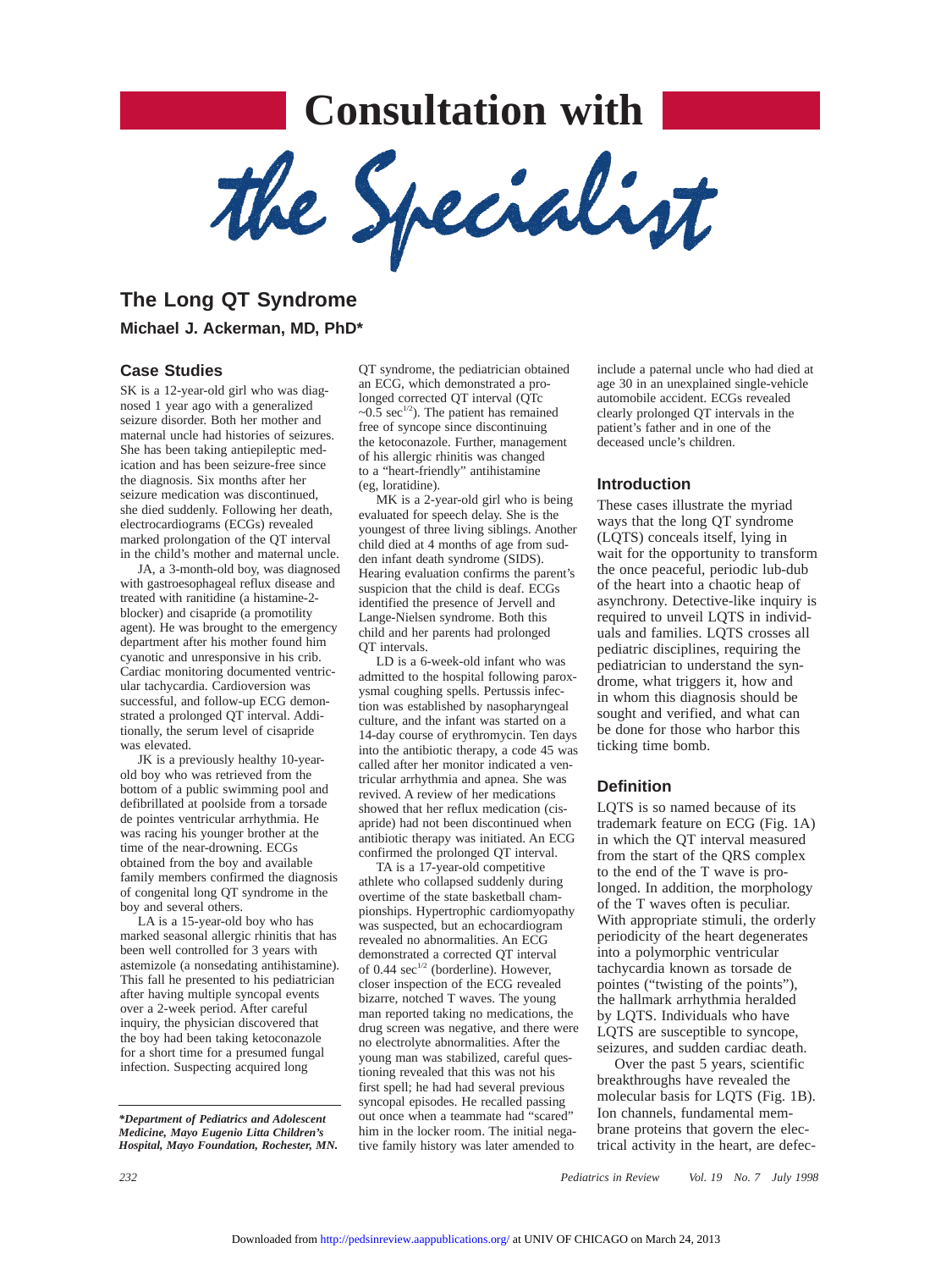

*FIGURE 1. Molecular breakthroughs in LQTS. A. The hallmark clinical features of LQTS. Common presentations include syncope, seizures, and sudden death resulting from a ventricular arrhythmia, often of the torsade de pointes variety, stemming from an abnormally prolonged QT interval. B. The four ion channelopathies, including their linear topologies and identified mutations, that have been established as the molecular basis of LQTS. The designation of channel mutants is such that X###Y means that amino acid X has been replaced by amino acid Y at position ###. Mutations denoted in a red-violet rectangle represent ones that have been characterized functionally. Orange-highlighted mutations found in LQT1 and LQT5 represent the Jervell and Lange-Nielsen syndrome mutations.*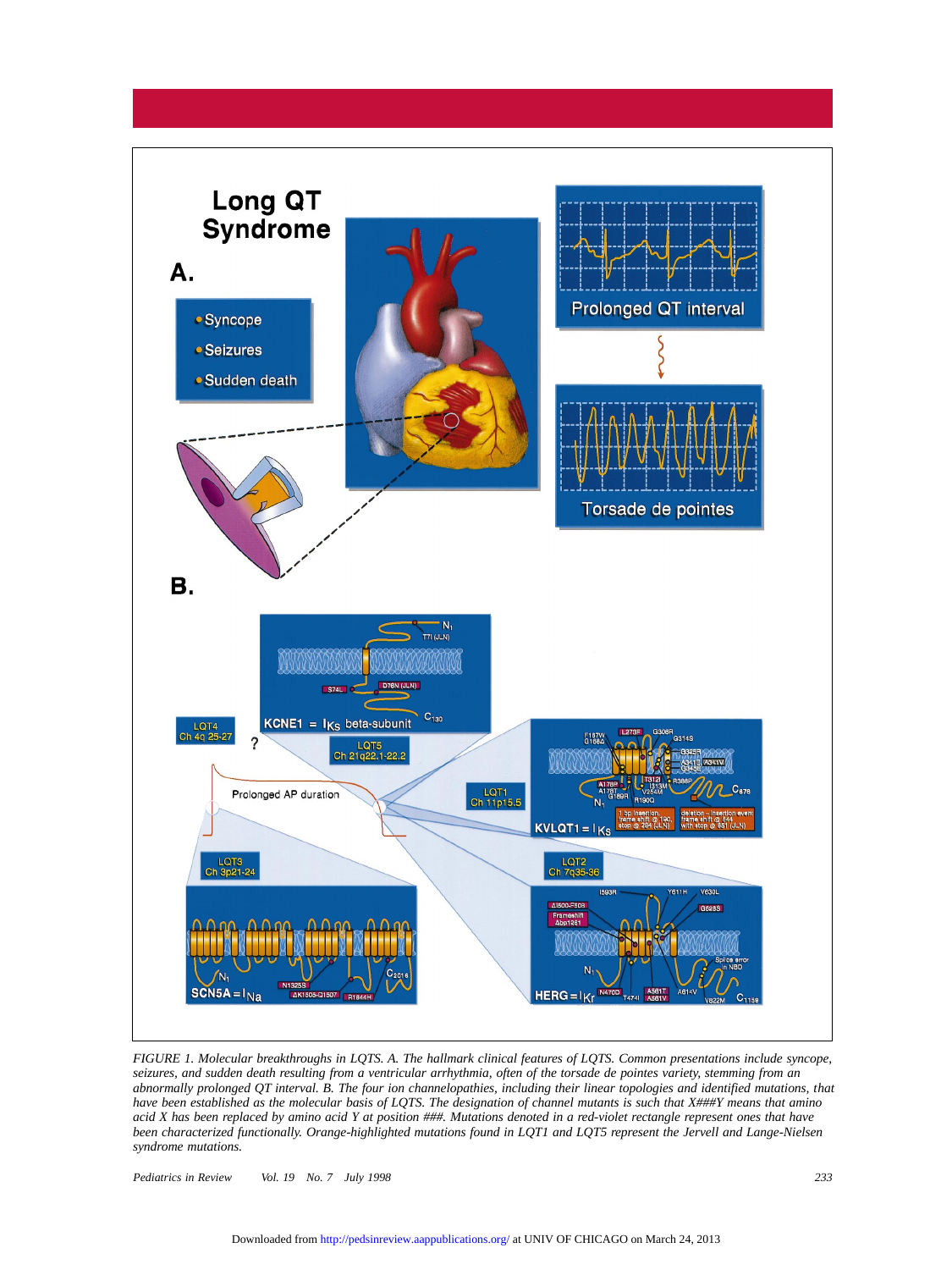tive. More than 50 genetic mutations in four critical cardiac ion channels have been demonstrated in inherited LQTS. Moreover, many drugs implicated in acquired LQTS alter the behavior of these same ion channels.

#### **Etiology**

Once considered an exceedingly rare condition, LQTS more correctly should be viewed as an unrecognized one. The diagnosis often remains concealed because the substantial variety of drugs, electrolyte abnormalities, and underlying medical conditions that can give rise to the acquired (iatrogenic) forms of LOTS are not disclosed (Table 1). Numerous drugs can cause QT interval prolongation and torsade de pointes. Antiarrhythmics, especially quinidine, are implicated most commonly in acquired LQTS, but other drugs have the potential to cause the syndrome, including certain antibiotics such as erythromycin, pentamidine, and trimethoprimsulfamethoxazole; antifungal agents such as fluconazole, itraconazole, and ketoconazole; and promotility drugs such as cisapride. Concomitant use of the agents appears to carry particularly significant risk. Antidepressants such as amitriptyline can elicit cardiac arrhythmias. Patients who have eating disorders are at particular risk of LQTS and ventricular arrhythmias because of the combination of prolonged QT interval and severe bradycardia in many who suffer from anorexia nervosa.

Electrolyte derangements (low "lytes" cause long QT) also can yield the acquired LQTS. Syncope, seizures, or cardiac events that occur in the setting of brisk diuresis (acute hypokalemia); in head trauma that is associated with aggressive hyperventilation (acute hypokalemia); and in transplantation in which the immunosuppression regimen includes cyclosporin (chronic hypomagnesemia) should prompt the consideration of acquired LQTS and assessment of electrolyte status.

The congenital forms of LQTS often masquerade as epilepsy or vasovagal events or remain completely concealed. Key family facts, such as unexplained fatal accidents,

#### **TABLE 1. Acquired Causes of Long QT Syndrome**

#### **Drugs**

- Antianginals
- Antiarrhythmics
	- Class IA: disopyramide, procainamide, quinidine
- Class III: amiodarone (rare), bretylium, dofetilide, N-acetylprocainamide, sotalol
- Antibiotics (erythromycin, pentamidine, trimethoprim-sulfamethoxazole)
- Antidepressants (tricyclics such as amitriptyline and desipramine)
- Antifungals (fluconazole, itraconazole, ketoconazole)
- Antihistamines (astemizole, terfenadine [removed from the market for this reason])
- Antipsychotics (haloperidol, respiridone, phenothiazines such as thioridazine)
- Lipid-lowering agents (probucol)
- Oral hypoglycemics (glibenclamide, glyburide)
- Organophosphate insecticides
- Promotility agents (cisapride)

#### **Electrolyte Disturbances**

- Acute hypokalemia (associated with diuretics and hyperventilation)
- Chronic hypocalcemia
- Chronic hypokalemia
- Chronic hypomagnesemia

#### **Underlying Medical Conditions**

- Arrhythmias (complete AV block, severe bradycardia, sick sinus syndrome)
- Cardiac (anthracycline cardiotoxicity, congestive heart failure, myocarditis, tumors)
- Endocrine (hyperparathyroidism, hypothyroidism, pheochromocytoma)
- Neurologic (encephalitis, head trauma, stroke, subarachnoid hemorrhage)
- Nutritional (alcoholism, anorexia nervosa, liquid protein diet, starvation)

SIDS, and familial epilepsy or familial fainting spells, either are not sought or, if elicited, are not considered pertinent in the evaluation of a child having syncope. The Jervell and Lange-Nielsen syndrome is very rare, occurring in 1 to 6 per 1 million individuals and inherited in an autosomal recessive manner. Four decades after the original clinical description of a Norwegian family in whom four of six children had prolonged QT interval, congenital sensorineural hearing loss, and recurrent syncope and three of the children died suddenly, the molecular basis (mutations in a cardiac potassium channel, KVLQT1, and its beta-subunit, minK) is now known (Fig. 1B, Table 2).

The other inherited form of LQTS, autosomal dominant in Romano-Ward syndrome, is not rare. Rather, it is vastly underdiagnosed. This syndrome initially was described in the early 1960s

after noting families who exhibited QT prolongation, syncope, and sudden death. Today, Romano-Ward syndrome is viewed as a heterogeneous collection of at least six distinct molecular genotypes, with LQT1-3, 5 resulting from defective cardiac ion channels, LQT4 linked to chromosome 4q25-27 (no candidate gene has been identified), and LQT6 reserved for future assignments because several families remain unlinked.

Romano-Ward syndrome is estimated to occur in at least 1 in 10,000 individuals (up to 50,000 persons in the United States). There is no gender or ancestral preference. Furthermore, inherited LQTS is believed to account for 4,000 sudden deaths in children and young adults annually. To place this incidence in context, the Romano-Ward syndrome may occur three times as often as the most common childhood malignancy, acute lympho-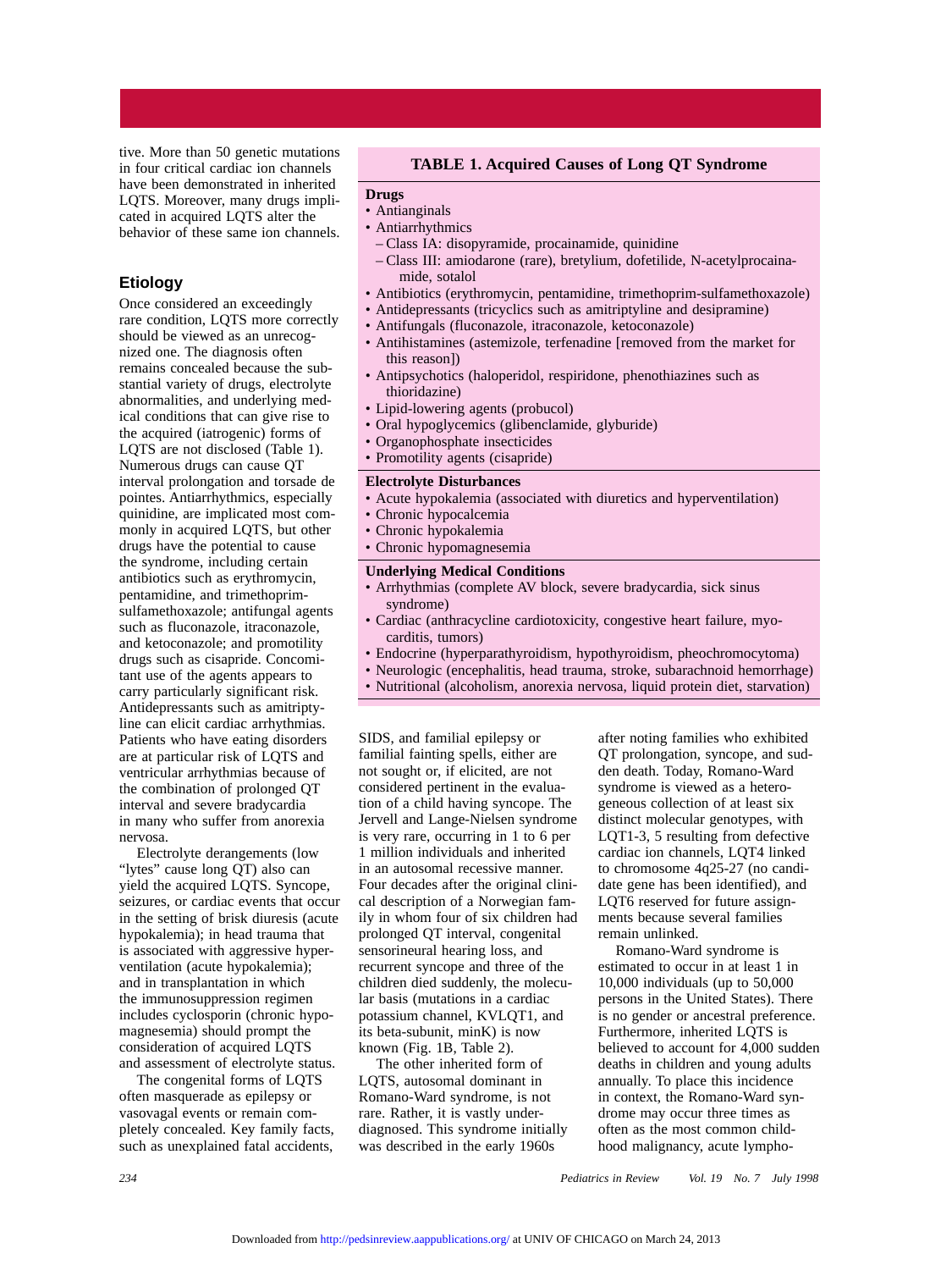blastic leukemia; one third as often as cystic fibrosis, the most common ultimately fatal genetic condition in Caucasians; and twice as often as phenylketonuria, a common disease revealed in routine newborn screening in Caucasians.

#### **Presentation**

The inherited LQTS can strike swiftly. One third of previously "healthy" children and young adults killed suddenly by LQTS may have sudden death as their first and last symptom. In general, approximately

| <b>TABLE 2. Congenital Causes of Long QT Syndrome</b>                              |
|------------------------------------------------------------------------------------|
| Autosomal Dominant (Romano-Ward Syndrome)                                          |
| • Isolated susceptibility to ventricular arrhythmias, normal hearing               |
| -LQT1 (30% to 50%)—chromosome 11p15.5—KVLQT1—potassium                             |
| channel $(I_{Ks})$                                                                 |
| $-LQT2$ (20% to 30%)—chromosome 7q35-36—HERG—potassium<br>channel $(I_{\kappa_r})$ |
| $-LQT3$ (5% to 10%)—chromosome 3p21-24—SCN5A—sodium                                |
| channel $(I_{N_0})$                                                                |
| $-LQT4$ (?%)—chromosome 4q25-27—gene?                                              |
| $-LQT5$ (?%)—chromosome 21q22.1-22.2—KCNE1—beta-subunit                            |
| (minK) of potassium channel $(I_{Kr}$ and $I_{Ks}$ )                               |
| $-LQT6$ (?%)—chromosome?                                                           |
|                                                                                    |

#### **Autosomal Recessive (Jervell and Lange-Nielsen Syndrome)**

- Associated with sensorineural hearing loss
- JLN1—chromosome 11p15.5—KVLQT1
- JLN2—chromosome 21q22.1-22.2—KCNE1 (minK)

#### **LQTS With Syndactyly**

• Inheritance?, gene?

**Sporadic (?)**

60% of patients present with activity- or emotion-related symptoms primarily syncope, seizures, and palpitations (Fig. 2). If these symptoms are related to the "fight, flight, or fright" response, LQTS should be considered strongly. Syncope, which accounts for one third of LQTS presentations, occurs in the setting of intense adrenergic arousal 60% of the time, with intense emotion and rigorous exercise implicated in more than 50% of cases. Interestingly, swimming appears to be a particular trigger (15%), as are abrupt auditory signals (8%), such as the doorbell, alarm clock, telephone, or smoke detector.

Inherited LQTS often is misdiagnosed as epilepsy because it presents with a generalized seizure in 10% of cases. It is not known how frequently a diagnosis of a primary generalized seizure disorder actually is LQTS (see the first case study). A careful history may reveal LQTS as the etiology of "epilepsy." In LQTS, the seizures are due to the cerebral ischemia that results from the ventricular arrhythmia. Therefore, LQTS should be considered strongly in an adolescent or young



*FIGURE 2. Clinical presentation of the LQTS. Family history is very common, as is the presence of symptoms, often adrenergicprecipitated episodes. Importantly, 40% of individuals who have LQTS are asymptomatic and are identified only after screening of family members of a symptomatic index case.*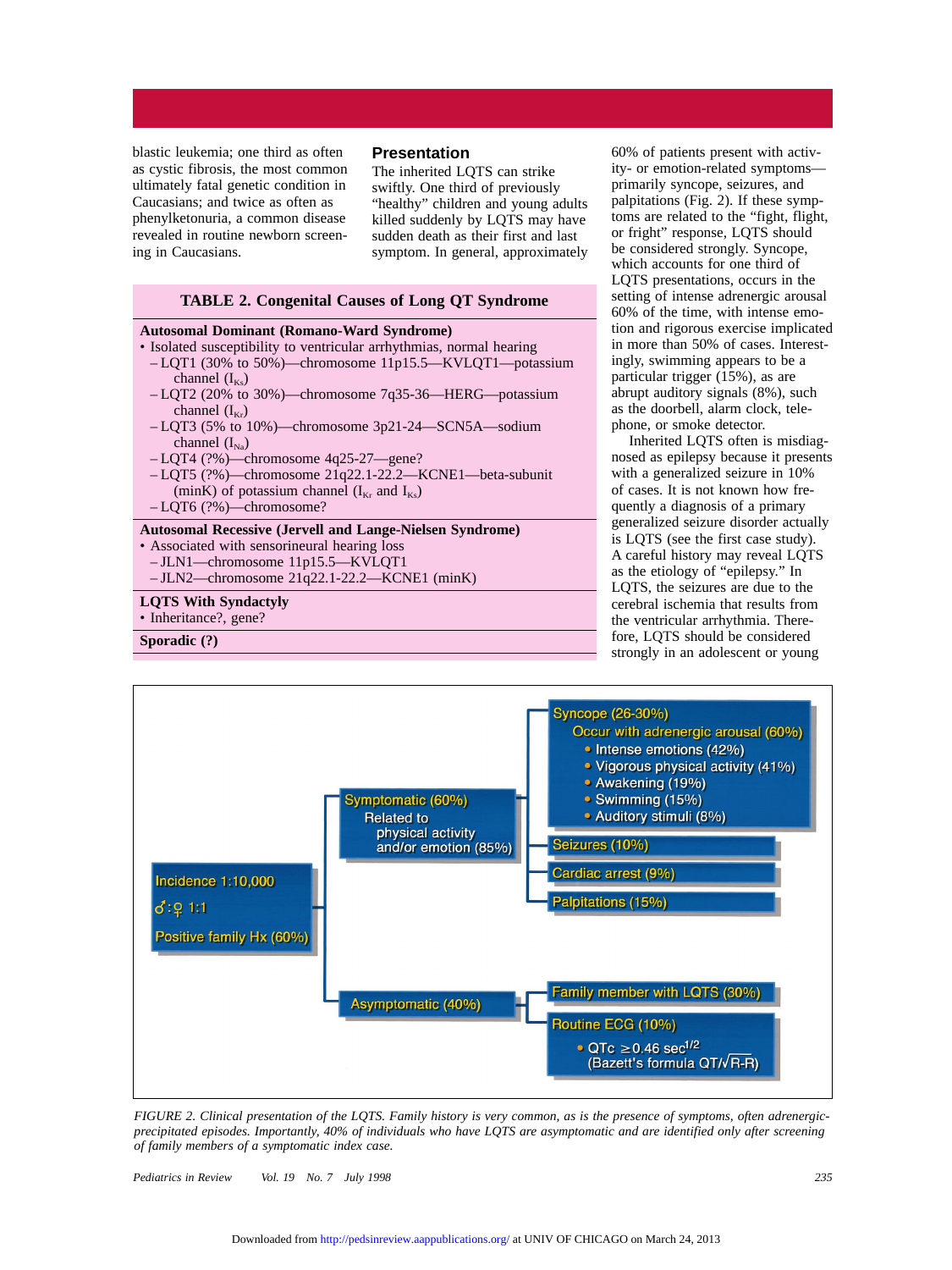adult who describes the following sequence: dizziness, lightheadedness, blackouts, loss of consciousness, and then seizure. In young children who cannot provide such a chronology, a history of loss of consciousness preceding a seizure may suggest LQTS.

Importantly, more than one third of patients who have LQTS are asymptomatic. Most (75%) of these individuals are identified during routine screening of family members.

#### **Evaluation**

Figure 3 illustrates individuals in whom LQTS should be suspected and the evaluation they should receive. A 12-lead ECG is the current screening tool for identification of LQTS. If an ECG is obtained for this purpose, the physician must carefully inspect and determine the corrected QT interval (QTc), verifying the computer read-out. The QTc is derived by dividing the measured QT interval by the square root of the preceding R-R interval (Bazett's formula used to "correct" the QT interval for heart rate). However, it is impractical to recall this formula, and few readily know how to calculate the QTc based upon it.

Figure 3 provides a simple nomogram that enables the physician to measure the QT interval and preceding R-R interval in millimeters with a ruler/caliper and plot it on the chart. The QTc lines of  $0.42 \text{ sec}^{1/2}$ and  $0.46 \text{ sec}^{1/2}$  have been drawn. A plot falling on or above the top (solid,  $0.46 \text{ sec}^{1/2}$ ) line is abnormal and represents LQTS with a positive and negative predictive value exceeding 90%. A plot landing in the borderline zone indicates a QTc between  $0.42 \text{ sec}^{1/2}$  and  $0.46 \text{ sec}^{1/2}$ and requires careful decision-making. At least 5% of known LQTS

carriers (by genetic mutation) exhibit such a QTc. A borderline QTc in the setting of compatible symptoms or strong family history is consistent with LQTS. Figure 3 also highlights some of the peculiar T wave morphologies noted in LQTS. If such abnormalities are recognized on the ECG, the diagnosis of LQTS still is possible even with a borderline QTc. Finally, a plot falling below the bottom (dashed,  $0.42 \text{ sec}^{1/2}$ ) line is not likely to be LQTS (~99% negative predictive value). Examining whether the measured QT interval is greater than 50% of the R-R interval has been suggested as a quick screen for LQTS, but this approach should be abandoned in preference to application of this QTc nomogram because it can result in a high rate of misclassification.

With this understanding of interpreting the ECG, determining the



*FIGURE 3. Evaluation of suspected long QT syndrome. The panel on the left lists scenarios in which a 12-lead ECG is indicated. The center panel provides an easily used QTc nomogram to confirm the accuracy of the computer-generated QTc and identify affected individuals. Using an ECG displayed at standard speed (25 mm/sec), the physician can plot the ruler intersection of the QT interval and RR interval measured in millimeters. Determinations falling on or above the QTc = 0.46 sec1/2 line likely identify a patient who has LQTS and should be referred to a pediatric cardiologist. A patient who has compatible symptoms and a borderline ECG (plot falling between a QTc of 0.42 sec<sup>1/2</sup> and 0.46 sec<sup>1/2</sup>) also should be referred. The panel on the right illustrates some T-wave abnormalities that can be seen in LQTS.*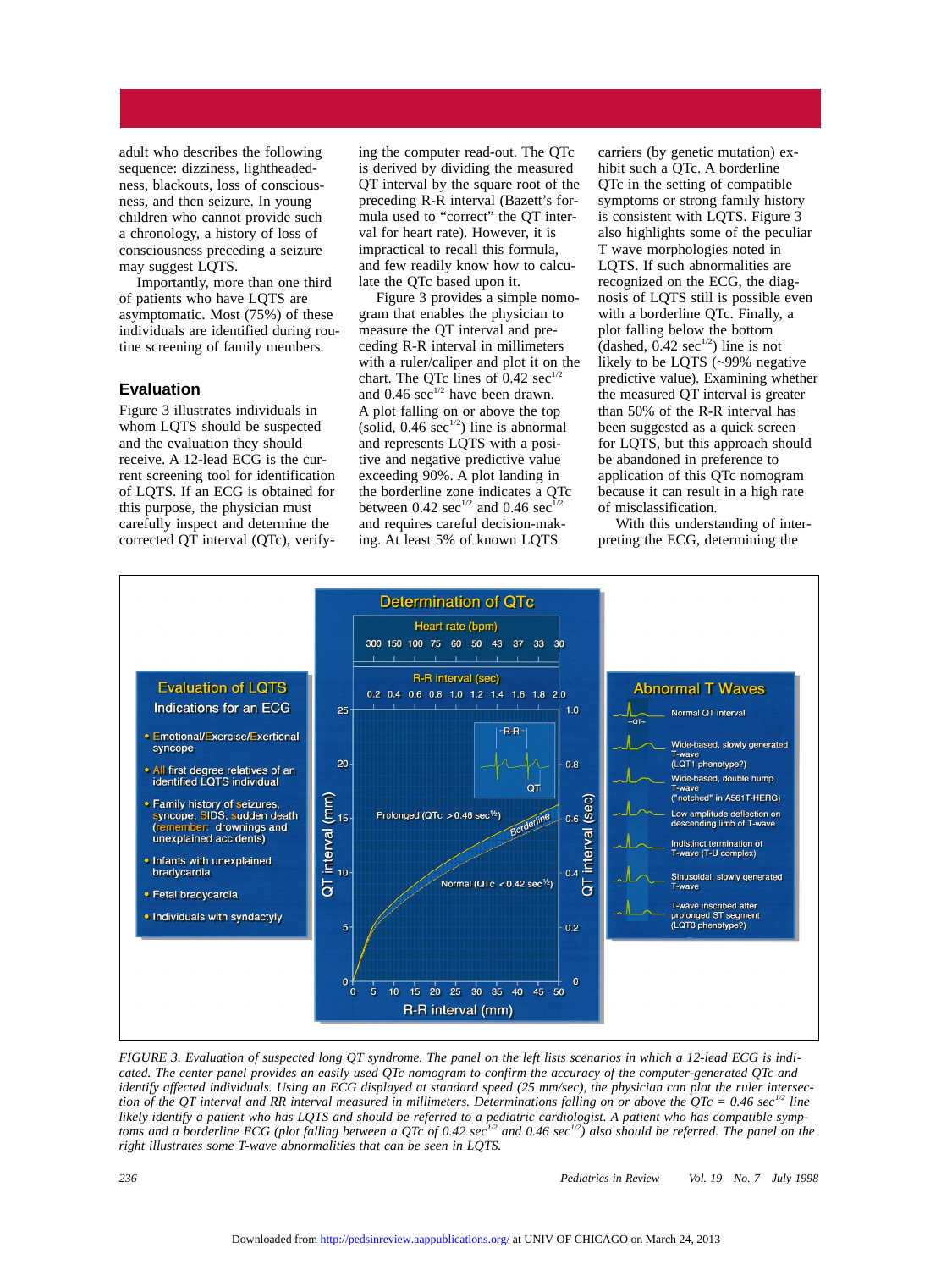QTc, and inspecting the T waves, in whom should a physician suspect LQTS and thus obtain an ECG? Importantly, all patients who have syncope precipitated by emotions, exercise, or exertion and all firstdegree relatives of a patient in whom LQTS is suspected must have an ECG. Any child who has a prolonged QTc  $(≥0.46 sec^{1/2})$ or a compelling borderline QTc (symptoms, family history, unusual T waves) should be referred to a pediatric cardiologist for further evaluation and treatment. Further evaluation may include a 24-hour ambulatory electrocardiographic monitor, a stress/exercise ECG, or repetition of the ECG in the sitting/standing position in an effort to bring out subtle abnormalities in ventricular repolarization. The cardiologist should coordinate screening of the identified patient's family, initiate appropriate therapy, and refer the family for genetic counseling.

#### **Treatment**

The 10-year mortality rate of untreated LQTS may exceed 50%; with therapy, this rate decreases to approximately 5%. Standard management options include betablocker therapy, implantation of a pacemaker and/or defibrillator, and a surgical procedure that involves a left cervicothoracic sympathetic ganglionectomy. All symptomatic patients should be treated with one or a combination of these therapies. The role of the primary physician is to monitor compliance, watch for troublesome side effects such as depression/mood changes and bronchospasm, and facilitate treatment adjustments in the face of breakthrough symptoms. In most cases, the presence of asthma has not precluded the successful use of beta-blocker therapy. It is vital to remind these patients to avoid medications known to trigger cardiac arrhythmias (Table 1). Finally, the physician often serves as the contact point when a previously asymptomatic but suspected LQTS family member becomes symptomatic. It is paramount to institute appropriate therapy promptly.

Unfortunately, the opportunity for such a lifesaving intervention is not always available, which has led some experts to suggest that every individual who has inherited LQTS, whether or not symptomatic, be treated. Proponents of this approach cite that nearly one third of individuals who die suddenly from LQTS have sudden death as their presenting symptom. In a large follow-up study of LQTS in children, two thirds of those experiencing sudden death were asymptomatic for more than 1 year prior to their death. Certainly, asymptomatic individuals whose presenting QTc exceeds  $0.6 \text{ sec}^{1/2}$  should be treated because this degree of QT prolongation is a particularly poor prognostic factor. On the other hand, it may be difficult to justify treating the asymptomatic 50-year-old who just has been identified as part of a family screening. He or she already may have passed the test of time and is likely to have a "friendly" phenotype. Risks and benefits of treating asymptomatic family members must be weighed carefully by the primary physician, the cardiologist, and the family.

It also is important for the primary care provider to reinforce the no competitive sports policy because intense physical exertion can be deadly. Once properly treated, individuals who have LQTS can participate in recreational sports, but moderation and the presence of a "buddy" are key. Parents, teachers, and "buddies" must be made aware that a fainting episode or onset of seizure-like activity in a child who has LQTS requires immediate attention. If the episode persists for more than a few seconds, prompt activation of the 911 system is paramount because cardiopulmonary resuscitation and early defibrillation may be critical to saving the child's life. Because swimming is known as an arrhythmogenic trigger, affected individuals never should enter the water alone.

For acquired LQTS, intravenous magnesium is used to stabilize the heart's rhythm while offending drugs, electrolyte abnormalities, and underlying medical conditions known to precipitate torsade de pointes are sought and ameliorated.

#### **Future Research**

The decade of the 1990s has ushered in the molecular era for LQTS. Revelations that defects in fundamental cardiac ion channel proteins are responsible for this syndrome have created a molecular model of arrhythmogenesis. This model offers exciting prospects to address the menace of unexpected cardiac deaths due to ventricular arrhythmias, which account for some 300,000 deaths in the United States each year.

Hopefully, the next millennium will bring forth genotype-phenotype correlations as the natural clinical history of specific ion channel mutations is delineated. These discoveries will allow better patient counseling about particular risk factors for a sudden cardiac death and address the important question of which asymptomatic patients require treatment. For example, swimming may be found not to be a worrisome trigger in individuals who have mutation X.

In addition, LQTS will become a molecular diagnosis rather than a clinical, ECG-based diagnosis, which will permit presymptomatic diagnosis and early, appropriate intervention. Finally, the future holds great promise for genotypetargeted therapies. Individuals who have potassium channel mutants (LQT1, LQT2, and LQT5) may benefit from potassium channel openers; those who have defective cardiac sodium channels (LQT3) may do well with sodium channel blockers such as mexiletine.

#### **Summary**

The LQTS is no longer the rare "zebra" whose purpose is to ensure that trainees recall that deafness and sudden cardiac death may be related (Jervell and Lange-Nielsen syndrome). Over the past 10 to 20 years, the number of cases of inherited LQTS (Romano-Ward syndrome) has increased dramatically. It is doubtful that this reflects a true increase in incidence of disease due to a greater rate of sporadic gene mutations occurring in the heart or because of a rising incidence of consanguinity. Rather, the "incidence" of LQTS has risen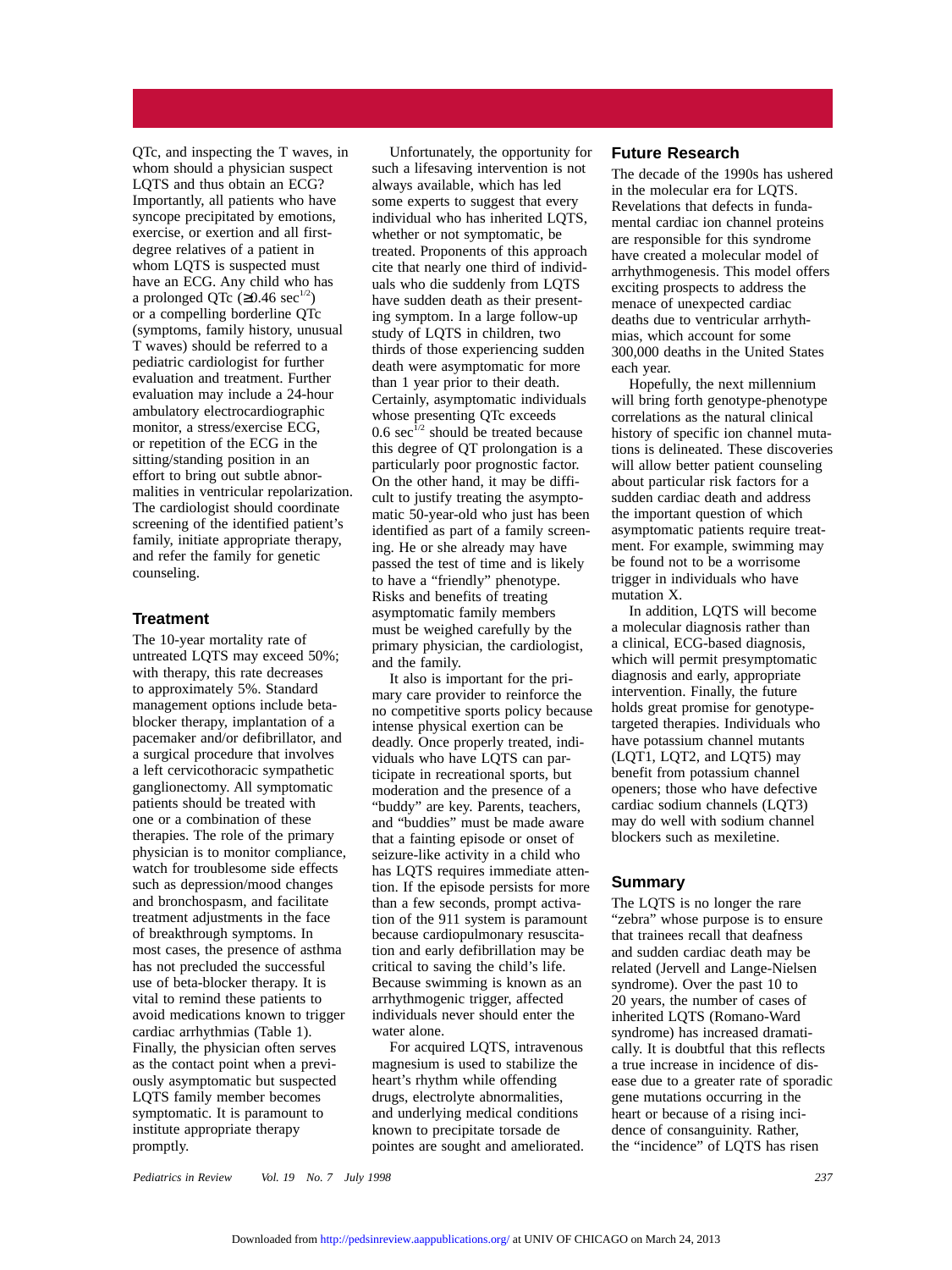because of the emerging awareness of and respect for this electrical malady in the heart. Understanding the principal elements of the LQTS, knowing the types of presentations, and being able to identify its presence electrocardiographically will allow the astute physician to expose this silent killer.

#### **SUGGESTED READING**

- Ackerman MJ. The long QT syndrome: ion channel diseases of the heart. *Mayo Clin Proc.* 1998;73:250–269
- Ackerman MJ, Clapham DE. Ion channels: basic science and clinical disease. *N Engl J Med.* 1997;336:1575–1586

#### Ackerman MJ, Porter CJ. Identification of a family with inherited long QT syndrome following a pediatric near drowning. *Pediatrics.* 1998;101:306–308

Garson AJ, Dick M, Fournier A, et al. The long QT syndrome in children. An international study of 287 patients. *Circulation.*  $1993.87.1866 - 1872$ 

Keating MT. The long QT syndrome. A review of recent molecular genetic and physiologic discoveries. *Medicine.* 1996; 75:1–5

Schwartz PJ, Moss AJ, Vincent GM, Crampton RS. Diagnostic criteria for the long QT syndrome: an update. *Circulation.* 1993; 88:782–784

#### **PIR QUIZ**

- 7. In addition to a prolonged QT interval, an individual who has Jervell and Lange-Neilsen syndrome is *most* likely to have:
	- A. Alopecia universalis.
	- B. Cranial bruits.
	- C. Hepatosplenomegaly.
	- D. Rotary nystagmus.
	- E. Sensorineural hearing loss.
- 8. The sport you are *most* likely to suggest that patients who have  $L<sub>OTS</sub>$  avoid is:
	- A. Bicycling.
	- B. Bowling.
	- C. Ice skating.
	- D. Swimming.
	- E. Tennis.
- 9. The cut-off at which an individual has a 1% or less chance of having the LQTS is a corrected QT interval of *less* than:
	- A.  $0.42 \text{ sec}^{1/2}$ .
	- B.  $0.43 \text{ sec}^{1/2}$ .
	- C.  $0.44 \text{ sec}^{1/2}$ .
	- D.  $0.45 \text{ sec}^{1/2}$ . E.  $0.46 \text{ sec}^{1/2}$ .
- 10. A 16-year-old athlete has a syncopal episode immediately following a high school basketball game. Evaluation reveals a QTc of  $0.52$  sec<sup>1/2</sup>. Which of the following family members would you recommend *must* have a screening
	- electrocardiogram?
	- A. All first-degree relatives.
	- B. Brothers and male first cousins. C. Sisters and female cousins.
	- D. Father and both grandfathers.
	- E. Mother and both grandmothers.

#### **IN BRIEF**

#### **Macrolides: Clarithromycin and Azithromycin**

- **History of Macrolide Use in Pediatrics.** Klein JO. *Pediatr Infect Dis J.* 1997;16:  $427 - 431$
- **Cost and Wastage of Antibiotic Suspensions: A Comparative Study for Various Weight Groups.** Detar E, Mori G, Beaman D, Kumar A. *Pediatr Infect Dis J.* 1997; 16:619–622
- **A Prospective Study of the Impact of Community-based Azithromycin Treatment of Trachoma on Carriage and Resistance of** *Streptococcus pneumoniae.* Leach AJ, Shelby-James TM, Mayo M, et al. *Clin Infect Dis.* 1997;24:356–362
- **The Effect of Changes in the Consumption of Macrolide Antibiotics on Erythromycin Resistance in Group A Streptococci in Finland.** Seppälä H, Klaukka T, Vuopio-Varkila J, et al. *N Engl J Med.* 1997;337:441–446
- **Principles of Judicious Use of Antimicrobial Agents for Pediatric Upper Respiratory Tract Infections.** Dowell SF, ed. *Pediatrics.* 1998;101(suppl):163–184

The newer macrolides clarithromycin and azithromycin have been used in pediatric patients for a few years, and it is appropriate to consider their roles in the antimicrobial armamentarium.

macrolide agent and still is the drug of choice for the treatment of *Mycoplasma pneumoniae*, *Chlamydia pneumoniae*, and *Legionella pneumophila* disease. Clarithromycin has enhanced in vitro activity against group A streptococci and *Staphylococcus aureus* compared with erythromycin, and common pediatric pathogens such as pneumococcus, *Moraxella catarrhalis*, *Mycoplasma pneumoniae*, and *Chlamydia pneumoniae* also are susceptible. It can be administered twice daily and does not require refrigeration. Clarithromycin is approved for use in pediatric patients who have sinusitis, acute otitis media, pneumonia, group A streptococcal pharyngitis and tonsillitis, and streptococcal or staphylococcal skin infections. Azithromycin is less active in vitro than erythromycin against staphylococci and streptococci, including

Erythromycin is the prototypic

pneumococcus. It has higher activity than either erythromycin or clarithromycin for *Haemophilus influenzae* and similar activity as clarithromycin for other common pediatric pathogens. However, azithromycin has unique pharmacokinetic properties, with a terminal phase half-life of approximately 68 hours. This half-life and the drug's ability to penetrate into phagocytic and other cells results in tissue levels persisting for 4 to 7 days after treatment is stopped. It is given once daily and also does not require refrigeration. Approved pediatric indications include pneumonia, acute otitis media, and pharyngitis/tonsillitis; the latter indication requires a higher dosing regimen.

In adults, both clarithromycin and azithromycin have many fewer gastrointestinal side effects than does erythromycin, but this difference is not as dramatic in children.